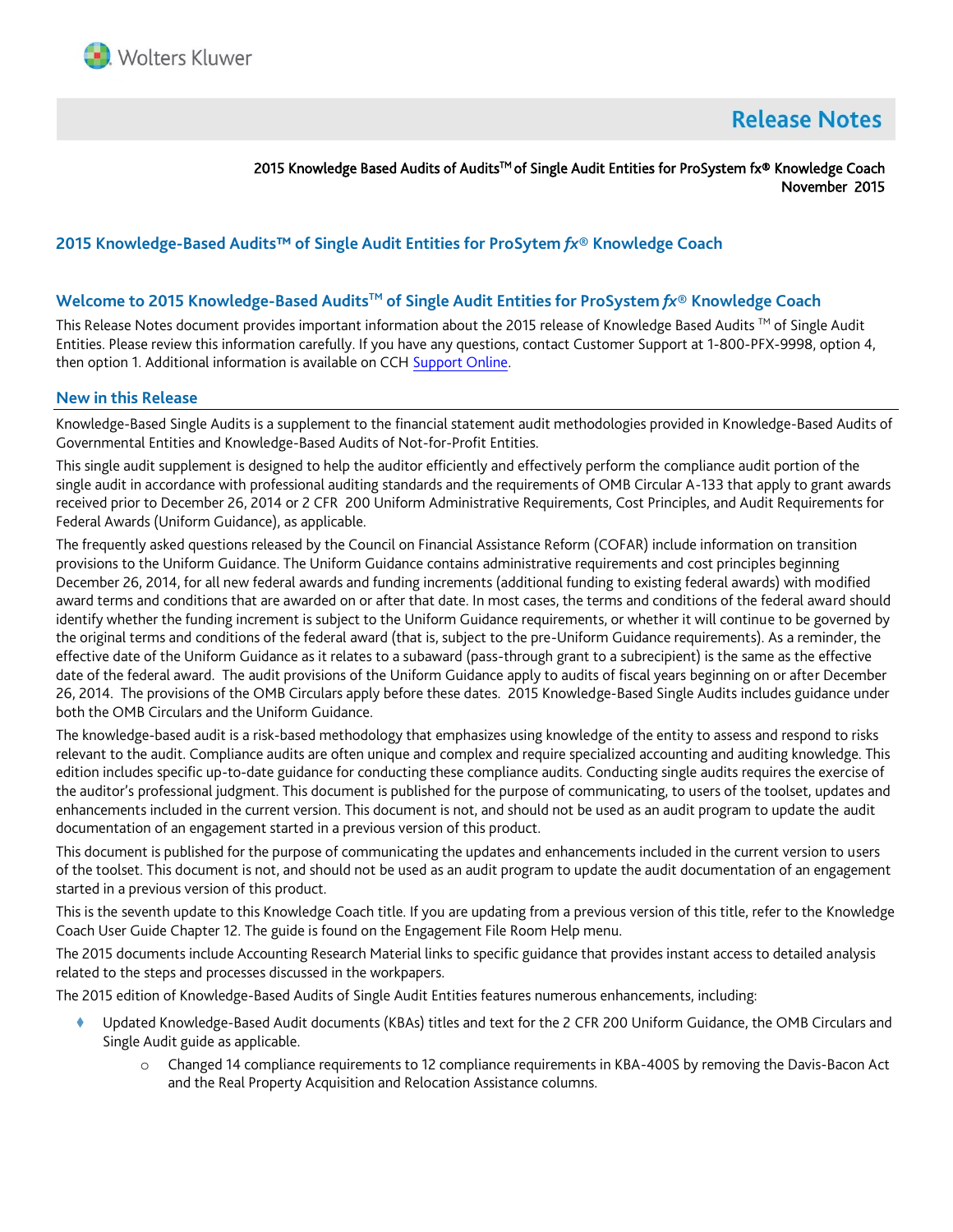- o Added section for control activities and modified the conclusion to include assessment of how components are operating together in KBA 401N and KBA401S. All Relevant Principles and Points of Focus were updated for the Internal Control: Integrated Framework (COSO Framework) published by the Committee on Sponsoring Organizations of the Treadway Commission, as incorporated by reference in Part 6 of the OMB Compliance Supplement.
- o Modified the Type of Compliance Requirement/Specific Risk column in the table by deleting "Davis-Bacon Act" and "Real Property Acquisition and Relocation Assistance" (now "reserved" as placeholder and N/A) and changed "Period of Availability of Federal Funds" to "Period of Performance of Federal Funds" in KBA 502S.
- Updated Audit Programs (AUDs) for the 2 CFR 200 Uniform Guidance and the OMB Circulars including:
	- o Removed Davis-Bacon Act and Real Property Acquisition and Relocation Assistance requirements in AUD 701.
	- o New tables for risk assessment / applicability in AUD-802S, AUD-803S, AUD-804S.
	- o Separate sets of steps for OMB Circulars and 2 CFR 200 in AUD-802S, AUD-803S, AUD-804S, AUD-805S, AUD-808S, AUD-810S, AUD-811S, AUD-814S, AUD-815S and AUD-817S.
	- o Two compliance requirements removed from AUD-806S and AUD-813S since there are no longer compliance requirements under the 2015 Compliance Supplement.
- Practice-Aids (AIDs) and Resource-Documents (RESs) updated throughout in accordance with the provisions of 2 CFR 200 Uniform Guidance.
- Correspondence-Documents (CORs), and Auditor's Reports (RPTs) updated throughout in accordance with the provisions of 2 CFR 200 Uniform Guidance. Several of these documents and reports have 2 versions: one version references the OMB Circulars and a separate version references the Uniform Guidance.

Note: The audit provisions of the Uniform Guidance apply to audits of fiscal years beginning on or after December 26, 2014. The provisions of the OMB Circulars apply before these dates. 2015 Knowledge-Based Single Audits includes guidance under both the OMB Circulars and the Uniform Guidance.

For more information on specific program enhancements, review the 2015 Single Audit Entities Overview for Knowledge Coach Users available at the following link or in the binder through the KCO-001 workpaper.

[http://support.cch.com/updates/KnowledgeCoach/pdf/guides\\_tab/2015%20Single%20Audit%20Title%20Overview%20for%20Knowl](http://support.cch.com/updates/KnowledgeCoach/pdf/guides_tab/2015%20Single%20Audit%20Title%20Overview%20for%20Knowledge%20Coach%20Users.pdf) [edge%20Coach%20Users.pdf](http://support.cch.com/updates/KnowledgeCoach/pdf/guides_tab/2015%20Single%20Audit%20Title%20Overview%20for%20Knowledge%20Coach%20Users.pdf)

In addition, forms and practice aids throughout have been updated to include new examples and tips and, where applicable, to take into account:

New literature, standards, and developments, reflected in the following current audit and accounting guidance:

- AICPA Statement on Quality Control Standards No. 8, A Firm's System of Quality Control (Redrafted).
- SAS-129, Letters for Underwriters and Certain Other Requesting Parties.
- Government Auditing Standards, December 2011 Revision (Yellow Book).
- ♦ Committee of Sponsoring Organizations 2013 update to Internal Control—Integrated Framework.
- AICPA Code of Professional Conduct—Revised.
- Securities and Exchange Commission—Municipalities Continuing Disclosure Cooperation Initiative 2014 (Rule 15c2-12 of the Securities Exchange Act of 1934).
- Title 2 U.S. Code of Federal Regulations (CFR) Part 200, Uniform Administrative Requirements, Cost Principles, and Audit Requirements for Federal Awards (Uniform Guidance).
- Joint Interim and Final Rule (JIFR), as of December 2014.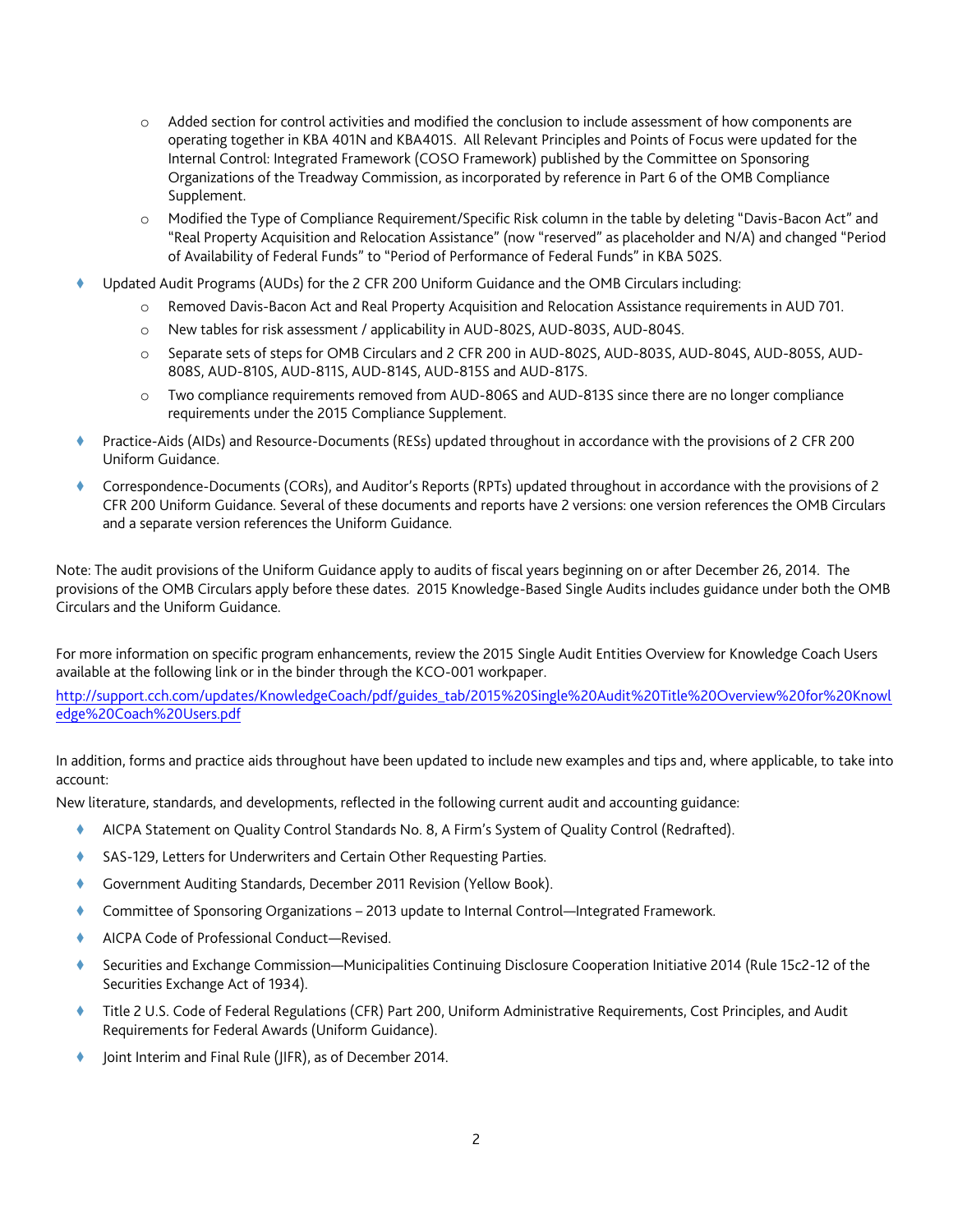## **Additional Information on Knowledge Coach and the KBA Methodology**

Knowledge-Based Audit (KBA) Methodology - Allows the results of one set of procedures to become the input for the next. The key components of the KBA methodology include:

- An Overview that guides auditors through the methodology (for single audits, auditors can refer to the applicable Overview in Knowledge-Based Audits of Governmental Entities or Knowledge-Based Audits of Not-for-Profit Entities);
- Knowledge-Based Audit documents, integral to the risk assessment and overall audit processes, which contain steps and procedures required by GAAS, GAGAS, the OMB Compliance Supplement and the Uniform Guidance;
- Customizable Audit Programs that take auditors through related steps and procedures of the compliance audit;
- Practice Aids to help auditors complete steps or processes outlined in the Knowledge-Based Audit documents and Audit Programs;
- Auditor's Reports that provide a variety of sample auditor's opinions on audited financial statements and the accompanying internal control and compliance reports required by GAGAS, the OMB Compliance Supplement and the Uniform Guidance; and
- Correspondence documents that provide sample letters to be used to comply with GAAS requirements and in many other common situations.
- The AICPA's Auditing Standards Board's (ASB) Risk Assessment Standards and AU-C Section 935, Compliance Audits, as applied to the conduct of a single audit pursuant to the requirements of OMB Circular A-133 and the Uniform Guidance, are supported with practice aids and tools to make the most of the latest technology to address audit requirements and the processes auditors will need to implement in auditing compliance over federal awards pursuant to OMB Circular A-133 and the Uniform Guidance. The knowledge-based audit (KBA) methodology will assist auditors of single audits by:
	- Facilitating compliance with GAAS and GAGAS, the OMB Compliance Supplement and the Uniform Guidance;
	- Encouraging more effective audits through tailored audit programs and comprehensive practice aids;
	- Helping auditors to focus on and respond to identified audit risks of noncompliance; and
	- Enhancing audit documentation.

#### ProSystem fx® Knowledge Coach

- ProSystem fx® Knowledge Coach functionality allows auditors to use the Knowledge-Based-Audit methodology more efficiently by eliminating the need for duplicate entry of the same information, tailoring audit documentation to each particular engagement, and documenting the link between risks identified and procedures performed. AUD-100S Tailoring Question Workpaper is a document in Knowledge Coach that presents engagement-level questions designed to aid in tailoring the engagement documentation to fit each client. Completing the questions helps the auditor avoid duplication and unnecessary workpapers.
- Before you begin your audit, please review the guidance in AUD-101S Overall Audit Program: Compliance Audit of Federal Awards. This workpaper is intended to be your road map through a Knowledge-Based Audit methodology. You should start your audit with AUD-100S Tailoring Question Workpaper and AUD-101S Overall Audit Program: Compliance Audit of Federal Awards.
- Risks can be captured via the Risk Summary task pane from any Knowledge Coach workpaper by the current editor of KBA-502S Summary of Risks of Noncompliance. This allows the user to continuously assess risks during the engagement. Several workpapers prompt the consideration of the presence of risks, but the Risk Summary task pane must be used to document those risks. All documented risks flow to the Risk Summary. To ensure risks show in findings tables, make sure to check the "workpaper identified in" field of the Risk pane.
- Information Flow helps cut down on the time spent duplicating information across forms. In addition, the flow of consistent information ensures that information and updates to information are not missed between workpapers. Drill-down functionality helps the user navigate quickly to the source of the information, aiding in the review of the audit file.
- Diagnostics help keep track of unresolved issues like unanswered questions, incomplete risks, program steps not linked to risks or relevant assertions, missing workpaper, and more.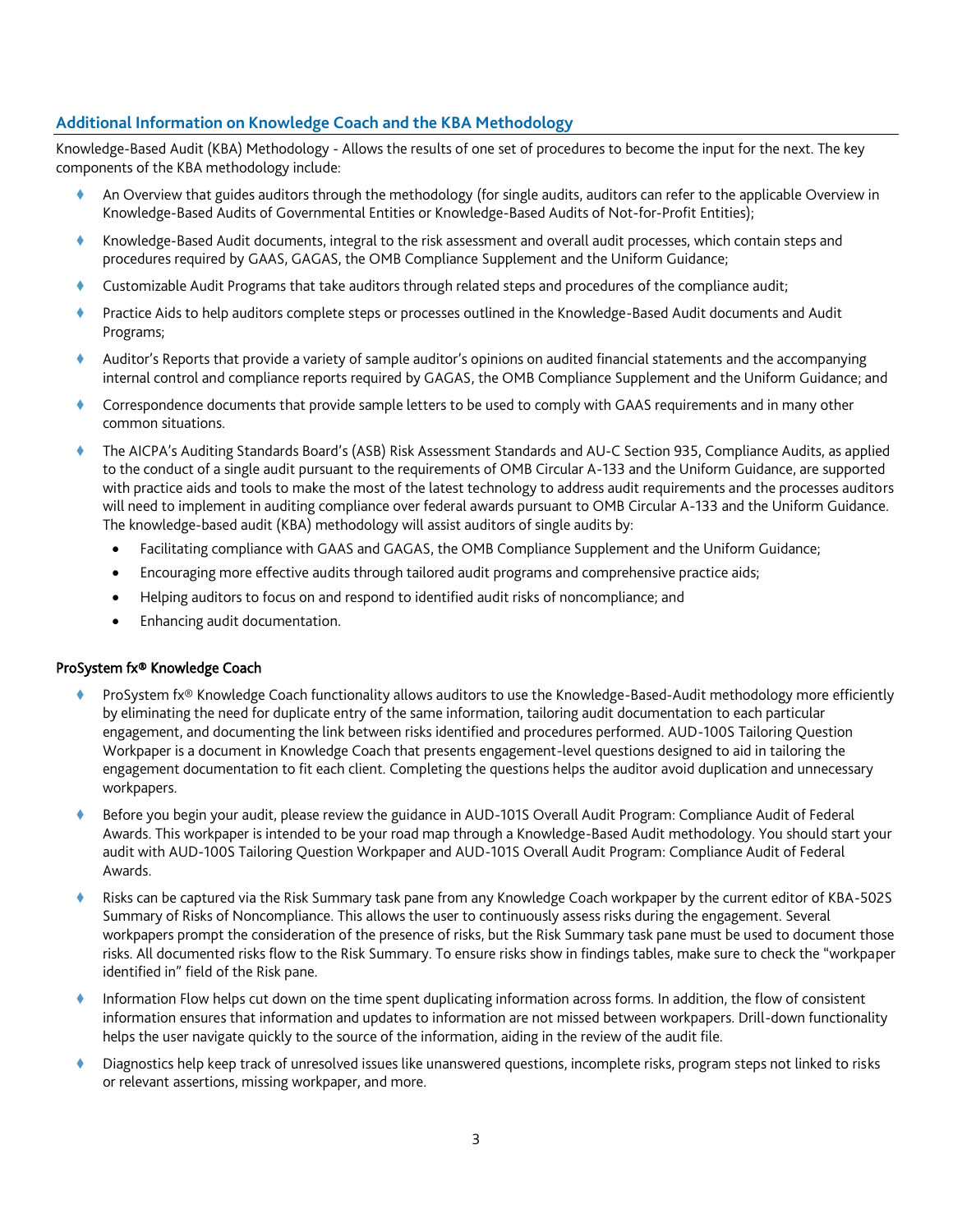- Links to Accounting Research Manager (ARM)-If you subscribe to an ARM library that includes audit content, you can link directly to source material from Resources within Knowledge Coach workpapers. These links have been updated to reference to the accounting standards under the FASB and GASB Accounting Standards Codifications and the auditing standards issued by the AICPA and the U.S. Government Accountability Office (GAO). Also, if you subscribe to the Knowledge-Based Audits of Single Audit Entities Guide on ARM, you can take advantage of links to the audit guide material from within the Knowledge Coach documents.
- Interpretive Guidance is integrated into each Knowledge Coach template through the Tips view of each new task pane. Informational features include Practice Points, Examples, Optional Workpapers, and Resources to help auditors work more effectively and efficiently. You can also navigate from Resources within a document or the tip pane directly to CCH's Accounting Research Manager and industry audit guides by simply clicking on the Reference.

#### Important Notes

- Make sure to save changes to workpapers before closing the workpaper or the binder to ensure data is correctly updated.
- If your Current Editor Knowledge Coach MS® Word workpapers become read-only or crash, please do the following:
	- o Keep the binder with the affected workpapers open.
	- o Highlight the workpaper in the binder window and go to Tools > Save Knowledge Coach Answers.
- Knowledge Coach cannot be used within the Shared File Room (SFR) feature of Engagement. However, Knowledge Coach workpapers can be shared across team members through check in, check out, workpaper assignment, syncing to the central file room and through peer-to-peer sync in the same way other Engagement workpapers are shared.

#### System Requirements

- This title MUST be used with CCH® ProSystem *fx* ® Engagement version 7.2, ProSystem *fx*® Knowledge Coach version 2.2, and 2015 Compliance Base and higher. If you are upgrading from ProSystem *fx*® Engagement 7.1 or lower please contact Technical Support at 1-800-PFX-9998, option 4 for detailed instructions.
- A minimum of 4GB of RAM is required for optimal performance when opening and navigating through ProSystem *fx*® Knowledge Coach workpapers.

#### **Download Instructions**

Download the 2015 Knowledge Based Audits of Single Audit Entities from the ProSystem *fx* ®Knowledge Coach Updates section of the ProSystem *fx*® Engagement Support Web site at the following URL[: http://support.cch.com/updates/KnowledgeCoach,](http://support.cch.com/updates/KnowledgeCoach) then select the Knowledge Coach Series and Download file link next to the 2015 Knowledge-Based Audits of Single Audit Entities. On some occasions the content package file (.KCP) will download with the extension changed to .ZIP. If this occurs, please change the extension of the downloaded file to KCP using all capital letters.

You must install the 2015 Compliance Base title before installing the 2015 Knowledge Based Audits of Single Audit Entities.

The 2015 Compliance Base title is also available at the following link:<http://support.cch.com/updates/KnowledgeCoach>

Important: CCH® ProSystem *fx*® Engagement version 7.2 or higher and Knowledge Coach version 2.2 and CCH® ProSystem fx® Engagement version 7.2 and Knowledge Coach 2.2 September 2015 Update must be installed on the computer in order to install this Knowledge Coach title. Additional requirements include Microsoft® Office 2007, Microsoft® Office 2007 Primary Interop Assemblies (PIA) and Visual Studio® 2005 Tools for the Office Second Edition Runtime, Visual Studio® Tools for Office System Runtime version 3.0, and Visual Studio® Tools for the Office System 3.0 Runtime Service Pack 1., Visual Studio® Tools for Office Runtime 4.0 (VSTOR) (32-bit version for 32-bit OS and 64-bit version for 64-bit OS).

The 2015 Knowledge-Based Single Audit Entities (11/18/15). KCP download is a proprietary file that must be installed from within Engagement. Save this KCP file to a location on your local drive and follow the Installation Instructions included in the Release Bulletin.

#### **Installation Instructions**

Once you have downloaded your Knowledge Coach title, you will need to add it to the list of titles within ProSystem *fx* ® Engagement. The only additional system requirement is approximately 75MB of disk space to store your Knowledge Coach Program content files. Please refer to the ProSystem *fx* ® Engagement with Knowledge Coach Release Notes for any other system requirements.

After downloading the 2015 Knowledge Based Audits of Single Audit Entities, do the following: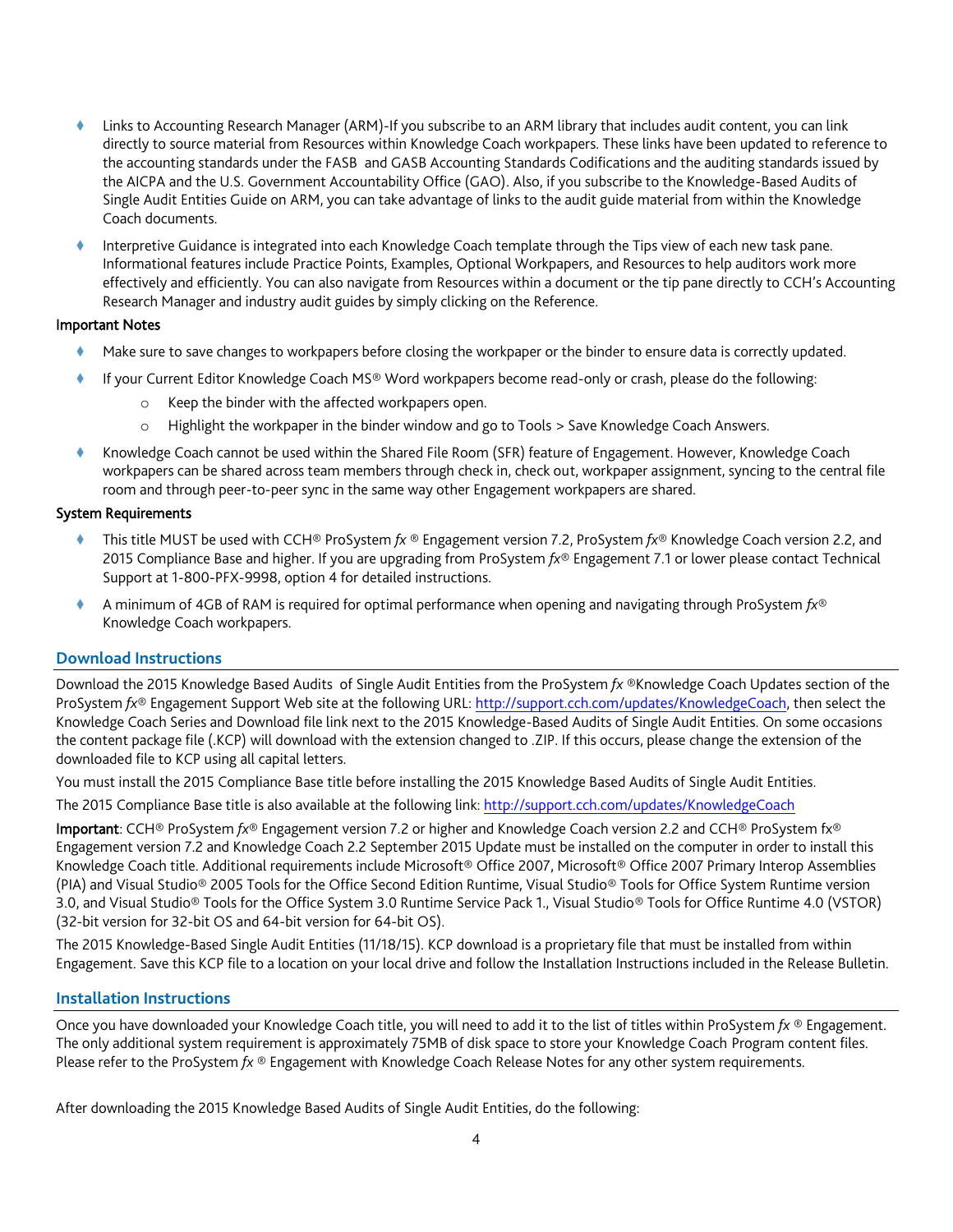- Launch the ProSystem *fx* ® Engagement Workpaper Management application so that the Local File Room is displayed. Select Tools > Knowledge Coach Titles.
- The Knowledge Coach Titles window will be displayed.
- Choose Add Title.
- Browse to the title package file (\*.KCP) that you previously downloaded from the ProSystem *fx* ® Knowledge Coach Support Web site.
- Choose Open.
- The system will display a progress indicator while the title package is added. You will receive a message that the title has been successfully installed once the process is complete.

Once the title is added, you must release it, so that other staff members in your firm can use it. You may also wish to "unrelease" previous versions of the title.

To unrelease a title:

- Select a version of the KBA Single Audit Entities titles.
- Choose Unrelease Title. The date will be removed from the Date released column and staff that do not have the staff group property right to insert unreleased titles will not be able to insert the unreleased titles into a binder.

Note: You can determine this access in the ProSystem *fx*® Engagement Admin module by selecting a staff group and choosing File > Properties > Content "Insert Knowledge Coach workpapers from unreleased titles" option.

To release a title:

- Select one of the Knowledge Coach titles in the list that has been added but is not yet released.
- Choose Release Title. The current date and time will be displayed in the Date released column, and the status will change to "Released."

Note: You must add and assign a Knowledge Coach module as well as the Knowledge Coach title license in the ProSystem *fx* ® Engagement Administrator before using the workpapers.

Important: Once the 2015 Knowledge-Based Audits of Single Audit Entities titles have been added and released, they will be automatically deployed to other staff members when they login to the "Office" location, or when they synchronize a binder that contains Knowledge Coach workpapers from this title.

## **Online Permission Key**

Permission key files may be downloaded from our Web site a[t https://prosystemfxsupport.tax.cchgroup.com/permkey/download.aspx](https://prosystemfxsupport.tax.cchgroup.com/permkey/download.aspx)  or when adding or updating the new licenses within ProSystem *fx*® Engagement with Knowledge Coach version 7.2 and higher. After updating the license file in the ProSystem *fx*® Engagement Admin module, licenses need to be assigned to the staff who will use 2015 Knowledge-Based Audits of Single Audit Entities.

If you have not already established a Single Sign-on (SSO) account with Customer Service, we urge you to do so at this time.

Permission keys are no longer generally distributed via floppy diskette. You can choose to continue receiving the diskette by going to <https://prosystemfxsupport.tax.cchgroup.com/service/accountadmin/> , clicking the Firm Administration link, and making the appropriate selection (SSO access is required), or by contacting Customer Service at 1-800-PFX-9998, option 4.

## **Accounting Research Manager**

CCH's Accounting Research Manager is the most comprehensive, up-to-date and objective online database of financial reporting literature. It includes all authoritative and proposed accounting, auditing, and SEC literature, plus independent, expert-written interpretive guidance.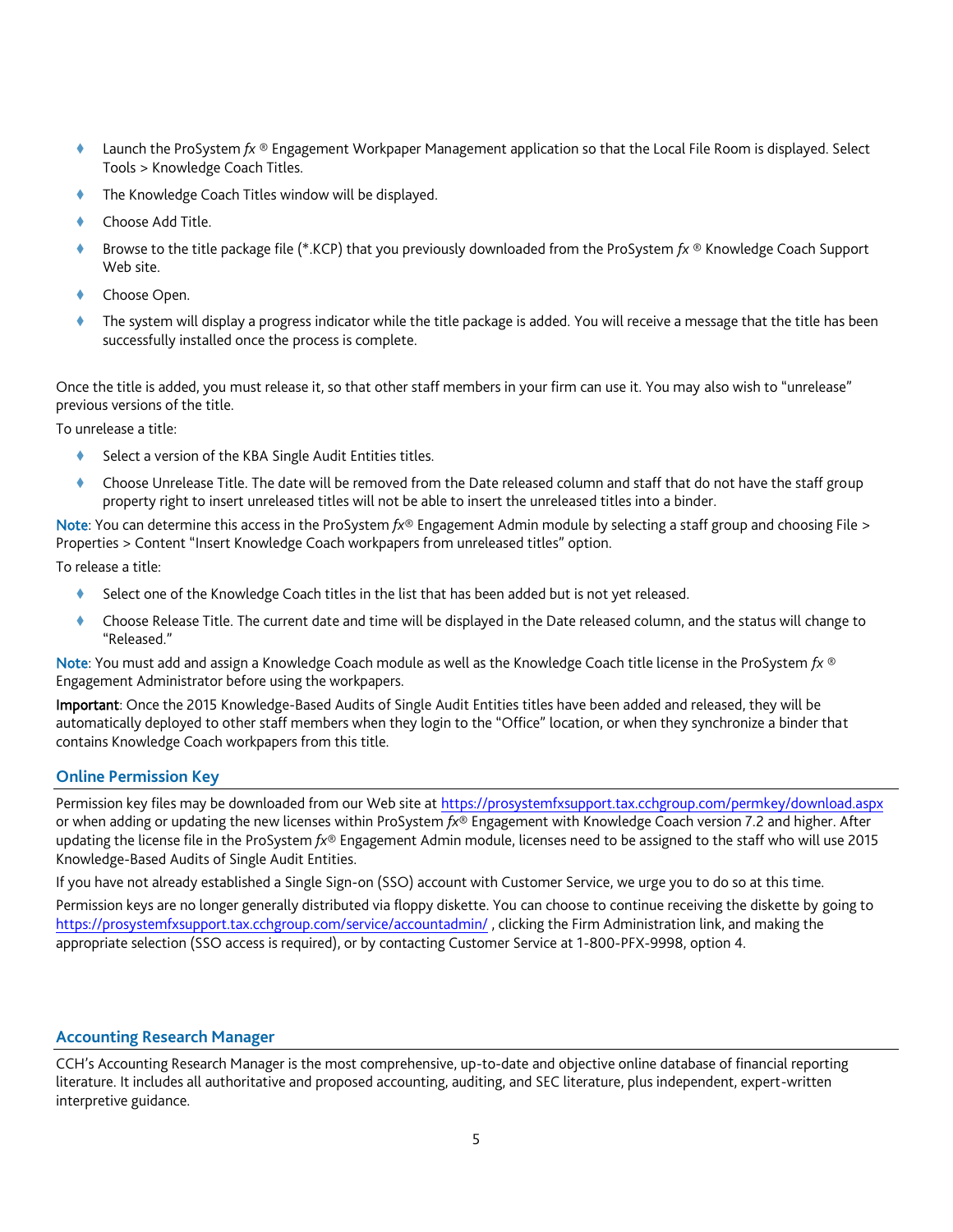Our Weekly Summary email newsletter highlights the key developments of the week, giving you assurance that you have the most current information. It provides links to new FASB, AICPA, SEC, EITF, and IASB authoritative and proposal-stage literature, plus guidance from financial reporting experts.

Our team of content experts updates the system on a daily basis, so you can stay as current as possible. What's more, our experts attend critical, standard-setting meetings and summarize the results for you, which means you'll learn of newly released literature and deliberations of current financial reporting projects as soon as they occur! Plus, you'll benefit from their easy-to-understand technical translations. Our expert's interpretations clearly lay out what the rules mean from your perspective.

Also available in the Knowledge-Based Audits of Single Audit Entities title, a guide that helps you comply with the most recent professional standards and guidance for the conduct of compilations and reviews and to integrate the use of practice aids, tools, and other resources with its guidance. This publication supplements and complements the Knowledge-Based documents that are available in Knowledge Coach.

With Accounting Research Manager, you maximize the efficiency of your research time, while enhancing your results. Learn more about our content, our experts, and how you can request your free trial by visiting [http://www.accountingresearchmanager.com.](http://www.accountingresearchmanager.com/) You can also access the Accounting Research Manager Web site by selecting the item in ProSystem *fx* ® Engagement from the Guidance tab on the Shortcuts bar in the Binder window.

Reference to Accounting Research Manager (ARM) – If you subscribe to an ARM library that includes single audit content, you can link directly to source material from Resources within Knowledge Coach documents. These links have been updated to refer to the accounting standards under the FASB Accounting Standards Codifications. Also, if you subscribe to the Knowledge-Based Audits of Single Audit Entities Guide on ARM, you can take advantage of references to the guide material from within the Knowledge Coach documents.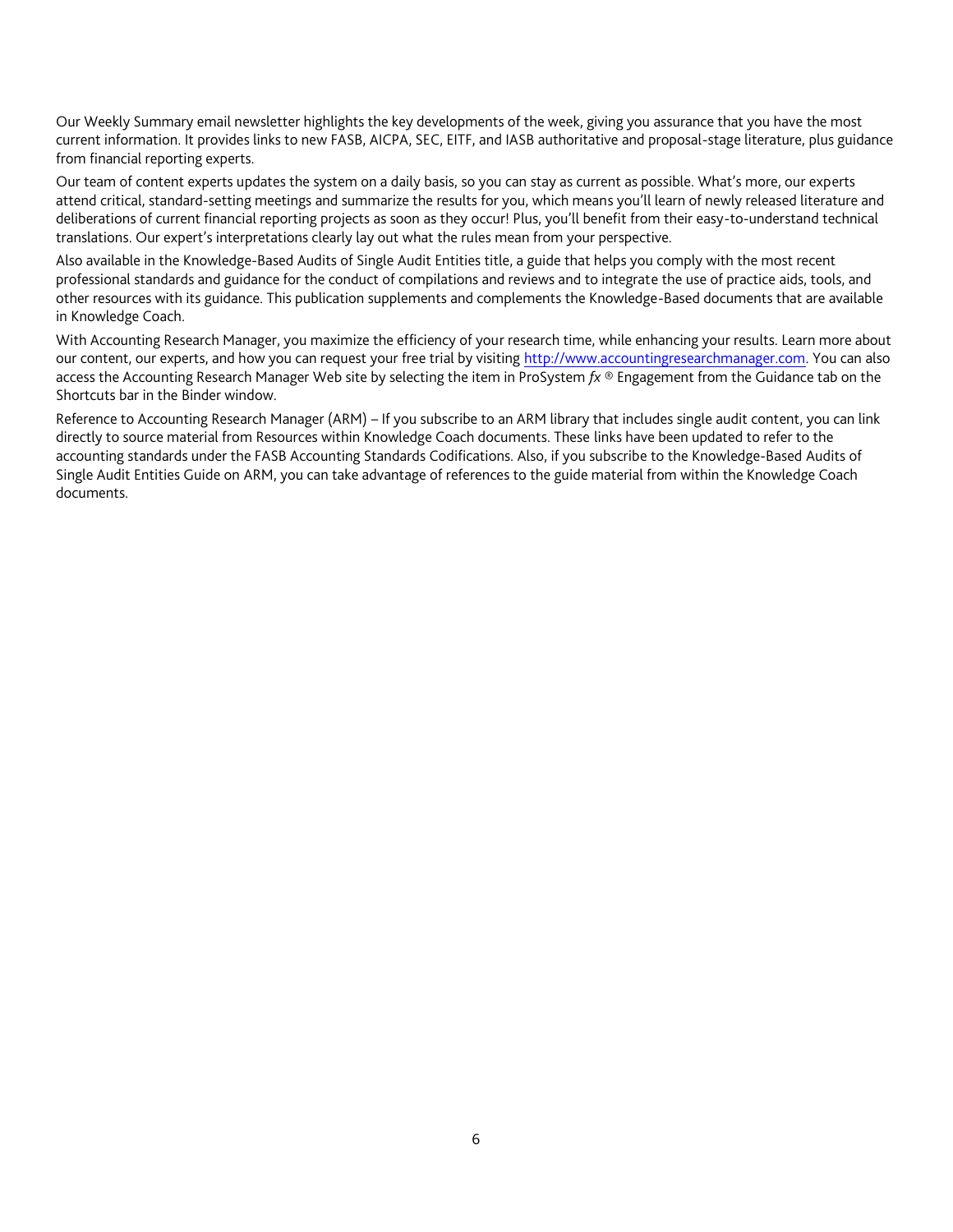# **Using Your Knowledge Coach Content**

To use your Knowledge Coach Workpaper Templates, open a binder in ProSystem *fx*® Engagement, select the workpaper tab into which you would like to insert the workpaper, and select New Knowledge Coach Workpaper from the toolbar or File menu. The New Knowledge Coach Workpaper dialog appears (Figure 1).

Select the New Knowledge Coach Title with the content you would like to use. You can only select titles you have installed. The information displayed changes to reflect the workpaper organization available for the selected title. Select the Knowledge Coach Workpaper Templates to insert into your binder and click OK. The Selected Workpaper Properties dialog appears. Each workpaper name is automatically loaded into the Name field. Add a workpaper index in the Index field and make any Name modifications you desire. You can also modify the tab location or the roll forward settings for each workpaper. Then click OK. The integrated Knowledge Coach workpaper is now inserted into your engagement binder. For more information on



how to use Knowledge Coach workpapers in your binder, see the Knowledge Coach User Guide.

Figure 1 - New Knowledge Coach Workpaper